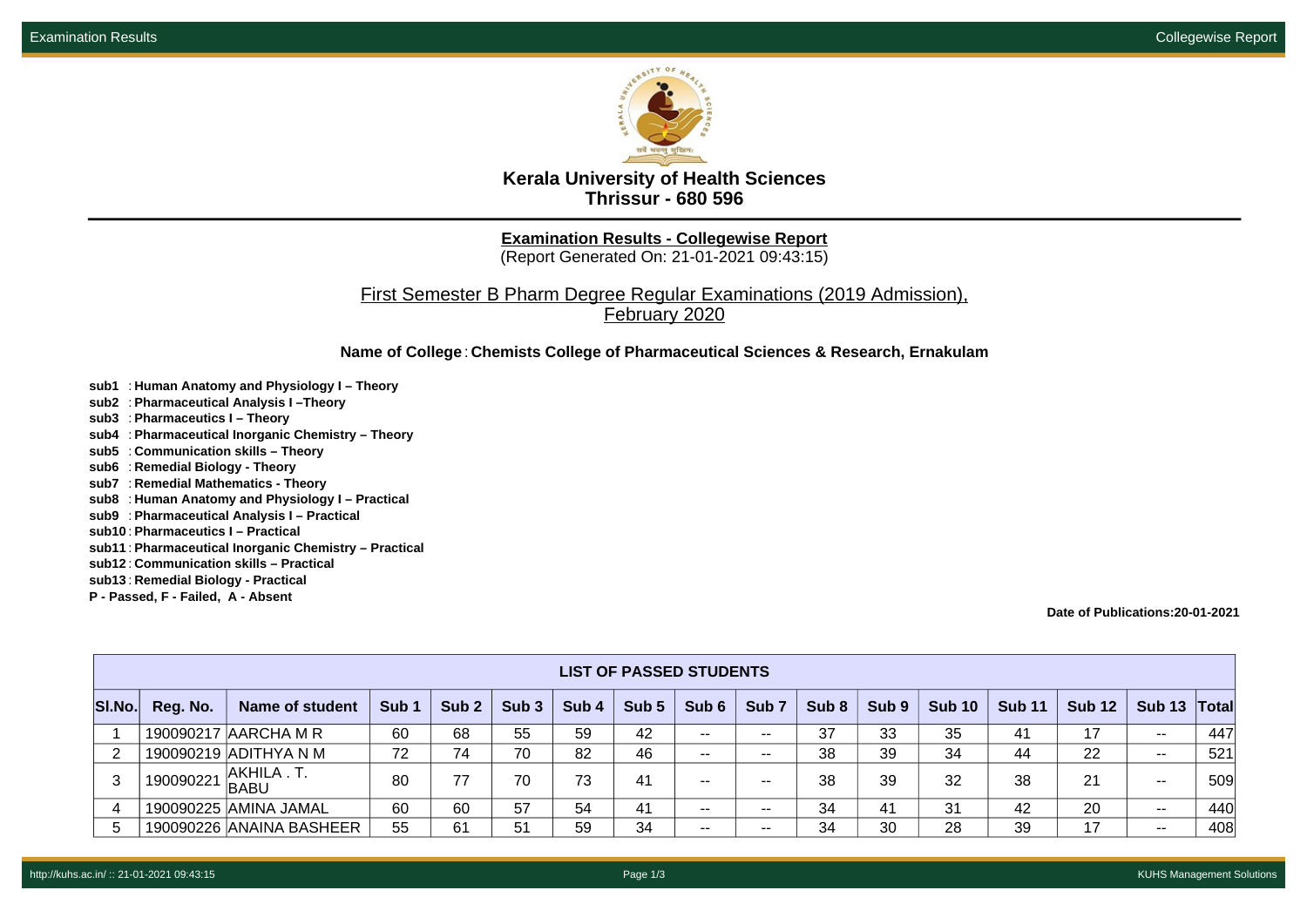| 6              | 190090228 ANJU GEORGE                          | 61 | 64 | 58 | 62 | 42 | $\sim$ $\sim$            | $- -$                       | 35 | 37 | 35 | 41 | 19 | $- -$                    | 454 |
|----------------|------------------------------------------------|----|----|----|----|----|--------------------------|-----------------------------|----|----|----|----|----|--------------------------|-----|
| $\overline{7}$ | 190090230 ANNA PAUL                            | 59 | 60 | 68 | 57 | 41 | $\overline{\phantom{a}}$ | $\sim$                      | 35 | 37 | 33 | 38 | 16 | $\sim$                   | 444 |
| 8              | 190090231 ANN MARIYA PAUL                      | 57 | 54 | 53 | 61 | 43 | $\overline{\phantom{a}}$ | $-$                         | 34 | 36 | 31 | 40 | 19 | $\sim$                   | 428 |
| 9              | 190090232 ANN MARY SHEJI                       | 72 | 80 | 79 | 77 | 46 | $\overline{\phantom{a}}$ | $\overline{\phantom{a}}$    | 35 | 46 | 29 | 44 | 21 | $- -$                    | 529 |
| 10             | 190090233 ANSAMOL SABU                         | 54 | 65 | 61 | 64 | 41 | $\overline{\phantom{a}}$ | $\sim$                      | 34 | 39 | 32 | 41 | 18 | $- -$                    | 449 |
| 11             | 190090236 ATHIRA T P                           | 72 | 65 | 65 | 73 | 43 | $\sim$ $\sim$            | $\overline{\phantom{a}}$    | 36 | 42 | 35 | 43 | 20 | $\sim$                   | 494 |
| 12             | 190090237 AVANTHIKA SAJI                       | 55 | 51 | 56 | 51 | 39 | $\sim$ $\sim$            | $\overline{\phantom{a}}$    | 32 | 33 | 31 | 39 | 18 |                          | 405 |
| 13             | 190090238 BASIL VARGHESE                       | 61 | 68 | 59 | 62 | 35 | $\overline{\phantom{a}}$ | $\sim$                      | 34 | 38 | 32 | 41 | 14 | $- -$                    | 444 |
| 14             | 190090239 BENITTA JOY                          | 59 | 62 | 64 | 66 | 35 | $\overline{\phantom{a}}$ | $\sim$                      | 36 | 41 | 37 | 43 | 20 | $- -$                    | 463 |
| 15             | 190090240 BLESSY S JOSEPH                      | 64 | 69 | 62 | 76 | 44 | $\overline{\phantom{a}}$ | $\overline{\phantom{a}}$    | 36 | 43 | 35 | 43 | 21 | $\sim$                   | 493 |
| 16             | <b>CHETHANA</b><br>190090241<br>SAHADEVAN      | 75 | 66 | 68 | 75 | 42 | $\overline{\phantom{a}}$ | $\sim$                      | 34 | 44 | 32 | 44 | 19 | $- -$                    | 499 |
| 17             | 190090242 DEVIKA SHAJI                         | 57 | 65 | 57 | 61 | 39 | $\sim$ $\sim$            | $- -$                       | 33 | 41 | 33 | 39 | 16 | $- -$                    | 441 |
| 18             | 190090243 FATHIMA K K                          | 58 | 60 | 63 | 70 | 45 | $\overline{\phantom{a}}$ | $\sim$                      | 31 | 40 | 37 | 39 | 20 | $- -$                    | 463 |
| 19             | 190090244 GAYATHRY S                           | 57 | 59 | 51 | 67 | 37 | $\overline{\phantom{a}}$ | $\overline{\phantom{a}}$    | 34 | 38 | 35 | 39 | 16 | $- -$                    | 433 |
| 20             | 190090247 HELENA BIJU                          | 64 | 77 | 73 | 81 | 45 | $\overline{\phantom{a}}$ | $\overline{\phantom{a}}$    | 33 | 46 | 36 | 43 | 19 | $- -$                    | 517 |
| 21             | 190090248 JANVIE S MARIA                       | 62 | 67 | 55 | 61 | 36 | $\overline{\phantom{a}}$ | $\sim$                      | 31 | 38 | 28 | 43 | 22 | $- -$                    | 443 |
| 22             | 190090251 JIYA JINO                            | 57 | 59 | 55 | 73 | 43 | $\overline{\phantom{a}}$ | $\overline{\phantom{a}}$    | 36 | 45 | 36 | 44 | 17 | $\overline{\phantom{a}}$ | 465 |
| 23             | <b>KATHERENE MARY</b><br>190090253<br>C ANTONY | 72 | 66 | 64 | 71 | 41 | $\overline{\phantom{a}}$ | 39                          | 36 | 46 | 32 | 44 | 19 | $\overline{\phantom{a}}$ | 530 |
| 24             | 190090254 K NIYA JOY                           | 63 | 72 | 54 | 64 | 43 | $\overline{\phantom{a}}$ | $-$                         | 36 | 46 | 36 | 44 | 20 | $- -$                    | 478 |
| 25             | 190090255 KRISHNA. U.S.                        | 61 | 60 | 61 | 61 | 42 | $\overline{\phantom{a}}$ | −−                          | 33 | 42 | 36 | 42 | 19 | $\overline{\phantom{a}}$ | 457 |
| 26             | 190090256 NEHA A S                             | 70 | 65 | 63 | 74 | 46 | $\overline{\phantom{a}}$ | $\sim$                      | 36 | 46 | 32 | 43 | 19 | $\sim$                   | 494 |
| 27             | 190090257 NIKHIL WILFRED                       | 60 | 58 | 54 | 58 | 40 | $\sim$ $\sim$            | $- -$                       | 33 | 39 | 27 | 40 | 18 | $\sim$                   | 427 |
| 28             | 190090258 NIRANJANA RAJU                       | 73 | 83 | 73 | 80 | 43 | $\overline{\phantom{a}}$ | $-$                         | 36 | 44 | 32 | 43 | 20 | --                       | 527 |
| 29             | PARVATHI<br>190090259<br><b>RAJADAS</b>        | 68 | 61 | 71 | 61 | 41 | $\overline{\phantom{a}}$ | $-$                         | 34 | 41 | 33 | 39 | 17 | $-$                      | 466 |
| 30             | <b>PREETHAPJ</b><br>190090261                  | 57 | 62 | 68 | 62 | 44 | $\sim$ $\sim$            | 39                          | 33 | 41 | 33 | 40 | 20 | $\sim$                   | 499 |
| 31             | 190090263 RIYA MADAN                           | 62 | 73 | 65 | 64 | 43 | $\overline{\phantom{a}}$ | 29                          | 35 | 32 | 36 | 43 | 17 | $\sim$                   | 499 |
| 32             | 190090264 SAFNA JAMAL                          | 60 | 55 | 62 | 54 | 44 | $\overline{\phantom{a}}$ | $-$                         | 34 | 40 | 34 | 42 | 19 | $\sim$                   | 444 |
| 33             | 190090265 SAFWA JALAL                          | 61 | 58 | 58 | 67 | 34 | $\overline{\phantom{a}}$ | $\sim$                      | 33 | 32 | 29 | 40 | 15 | $\sim$                   | 427 |
| 34             | 190090266 SALVA BARSATH                        | 66 | 83 | 68 | 66 | 45 | $\overline{\phantom{a}}$ | $-$                         | 36 | 39 | 36 | 43 | 19 | $- -$                    | 501 |
| 35             | SANDRA MARIYA<br>190090268<br><b>JOHN</b>      | 56 | 63 | 51 | 59 | 41 | $\overline{\phantom{a}}$ | $\sim$                      | 34 | 43 | 32 | 41 | 19 | $\sim$                   | 439 |
| 36             | 190090269 SANDRA SURESH                        | 57 | 72 | 56 | 57 | 41 | $\sim$ $\sim$            | $\mathcal{L} = \mathcal{L}$ | 35 | 34 | 32 | 42 | 20 | --                       | 446 |
| 37             | 190090272 SHAHARBAN .K .H                      | 69 | 71 | 68 | 63 | 44 | $\overline{\phantom{a}}$ | $-$                         | 37 | 35 | 35 | 43 | 17 | $-$                      | 482 |
| 38             | 190090273 SNEHA S RAJAN                        | 52 | 52 | 55 | 52 | 37 |                          |                             | 33 | 36 | 34 | 41 | 18 |                          | 410 |
| 39             | 190090274 SUNEETHI M .S                        | 68 | 71 | 60 | 57 | 43 | $\sim$ $-$               | $-$                         | 31 | 40 | 31 | 41 | 18 | --                       | 460 |
| 40             | 190090275 VAISHNAV R                           | 62 | 60 | 59 | 68 | 36 | $\sim$                   | $-$                         | 33 | 37 | 30 | 37 | 18 | --                       | 440 |